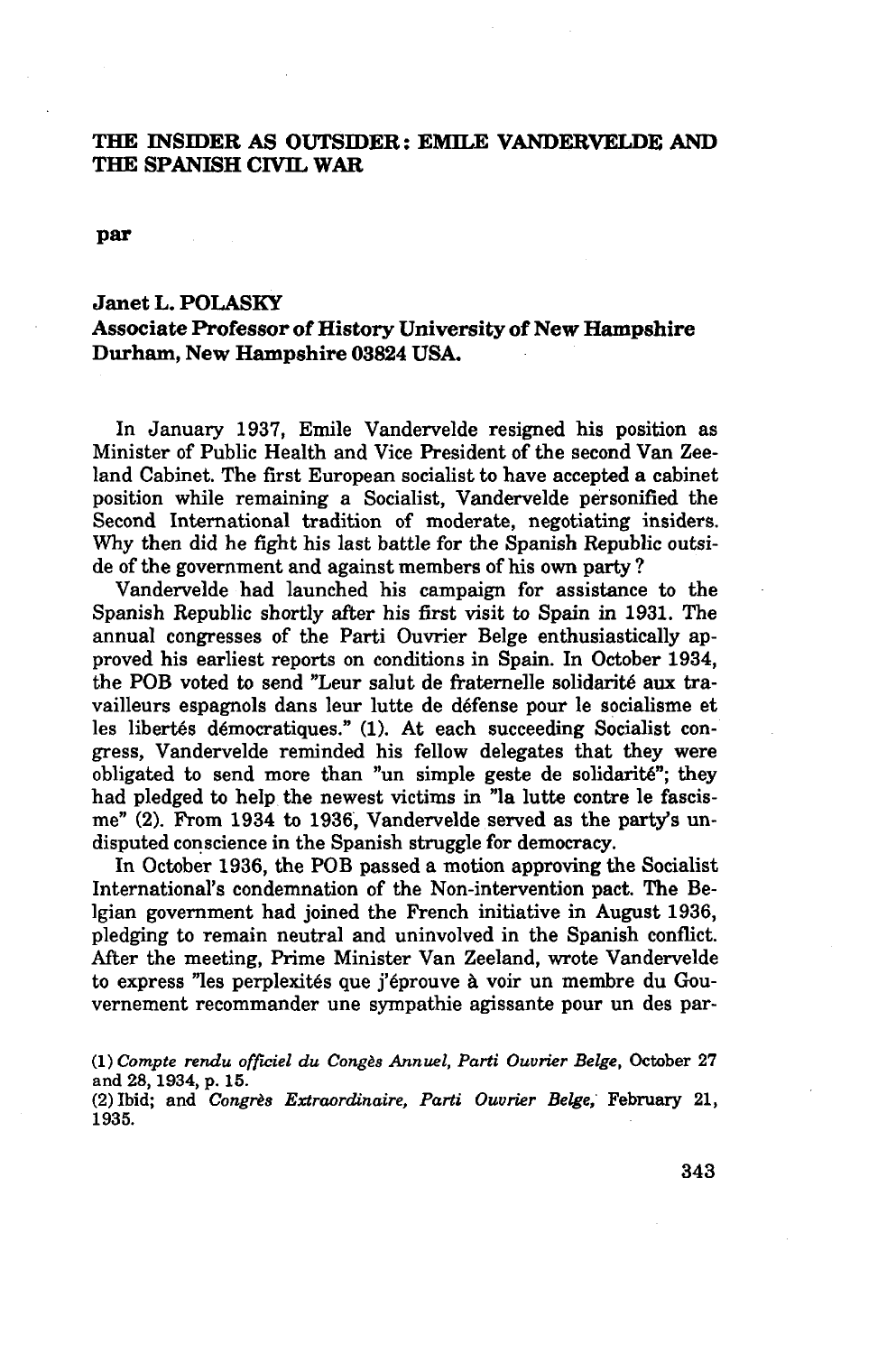tis dans l'horrible guerre civile que déchire l'Espagne" (3). (his underlining). He reminded his vice president that the Belgian government had unanimously adopted a policy of neutrality toward Spain. "Il se conçoit difficilement qu'un membre du Gouvernement recommande à son propre parti une attitude différente," he explained, adding that the government could not rule effectively unless it was cohesive (4). The disagreements over Spain continued to divide the cabinet. Van Zeeland, encouraged by the Socialists Paul Henri Spaak and Henri De Man, embargoed arms shipments to Spain and outlawed the enrolling of volunteers for the International Brigades (5). Noting that all cabinet decisions were reported as unanimous, Vandervelde explained, "Ce que l'on n'a pas dit, c'est au prix de quelles difficultés, dans une atmosphère de tension croissante, cette unanimité fut obtenue (6).

The incident precipitating Vandervelde's resignation was the Belgian government's demand, negotiated by Spaak, that the Spanish Republic pay a million franc indemnity to the Belgians for the assassination of the Belgian diplomat, Baron Borchgrave. At the meeting of the cabinet on January 25, 1937, De Man and Spaak charged Vandervelde with meddling in foreign affairs through his contacts with the Spanish ambassador. Vandervelde, who alone opposed the government's handling of the Borchgrave affair, met with Van Zeeland. Shortly thereafter Vandervelde announced his resignation from the cabinet. The Conseil Général of the POB accepted the resignation.

In *Le Peuple,* the change of minister was duly noted. The headlines of the front page article highlighted Vandervelde's calls for continued party unity and his support for the government (7). There was no mention of Spain or of the cause of his resignation. This official silence on Spain was broken by the outraged calls for an explanation by *Combat* (8).

Perhaps the most controversial reporting of the resignation ap-

<sup>(3)</sup> INSTITUT EMILE VANDERVELDE, BRUSSELS. (IEVB) Van Zeeland to Vandervelde, Brussels, October 24,1936, Vandervelde IV 620.

<sup>(4)</sup> Ibid. See also IEVB Van Zeeland to Vandervelde, November 17, 1936, Fonds Vandervelde 1173, II.

<sup>(5)</sup> On the differences between Vandervelde, De Man and Spaak see Emile VANDERVELDE, *Carnets,* Paris, 1966; Paul Henri SPAAK, *Combats inachevés,* Brussels, 1969; and HENRI DE MAN, *Herinneringen,* Antwerp, 1941.

<sup>(6)</sup> E. VANDERVELDE, *Carnets,* p. 41. See also IEVB, Van Zeeland to Vandervelde, January 26,1937, Brussels, Vandervelde IV 709.

<sup>(7)</sup> *Le Peuple,* January 28,1937.

<sup>(8)</sup> *Combat,* January 28,1937.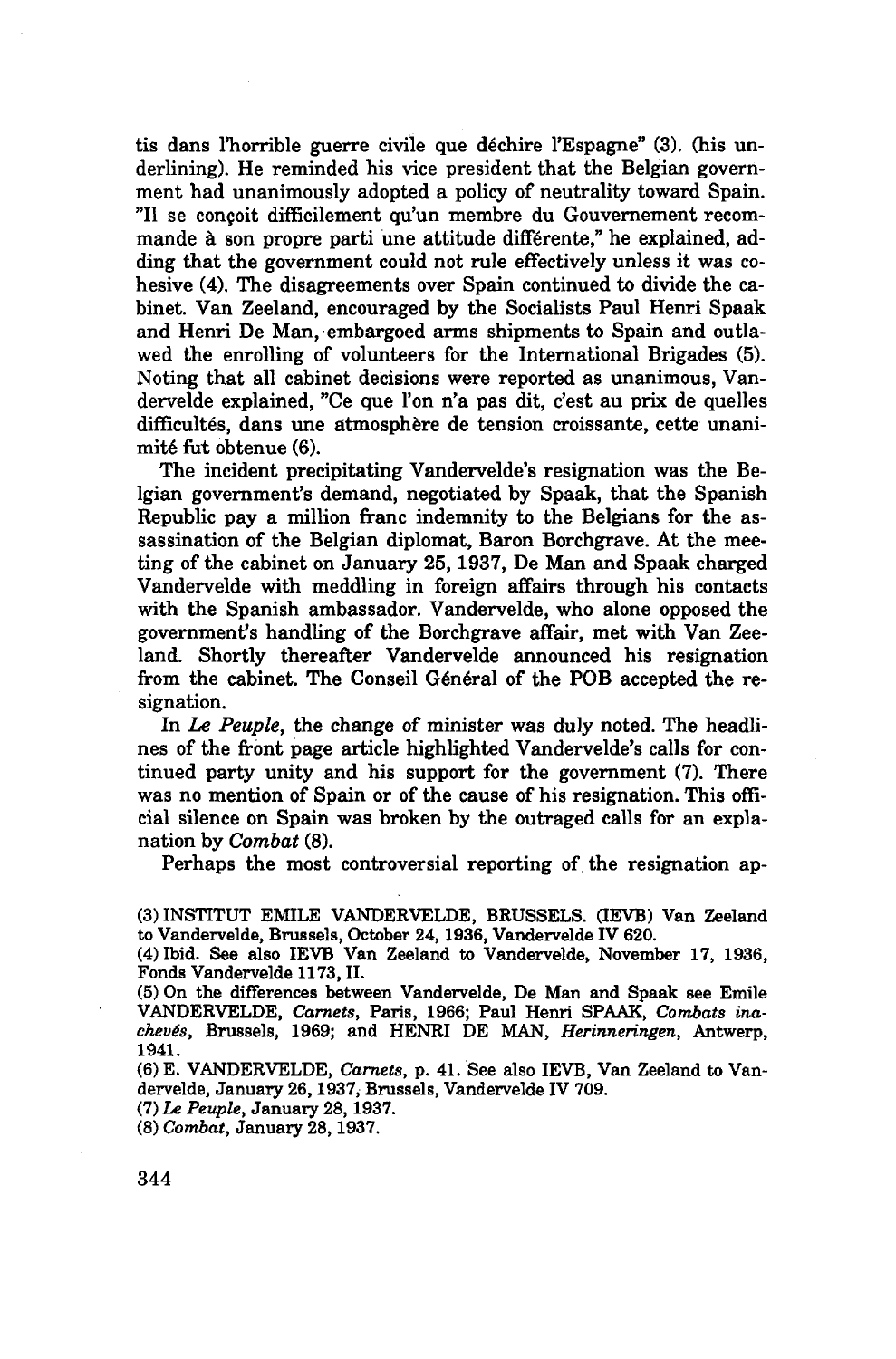peared in the journal of the Socialist Internationales, *Informations Internationales.* A lead article entitled "La Démission d'Emile Vandervelde" explained: "Ce dont il s'agit fondamentalement, c'est que pour Vandervelde la participation passagère du Parti au gouvernement ne peut en rien influer sur ses positions principiels, sur son independence et sur ses taches dans la lutte de classes, tandis qu'une partie des camarades du Parti, sous la direction de Spaak et d'Henri de Man voient en l'alliance des trois grands partis belges une suprême nécessité nationale et veulent subordonner l'action du Parti à celle du gouvernement" (9). De Man immediately and vehemently protested the allegation that he had abandoned socialist principles in the interest of national unity. Two weeks later, the editor, F. Adler, alluding to the uproar over the article, explained that he had not intended the article as congratulations for Vandervelde. He would have preferred that the resignation had not been necessary, he wrote. If Spaak and De Man had shared Vandervelde's commitment to the Party and its goals, he concluded, Vandervelde would not have been forced to give up his position in the government. The Bureau of the POB called an ugent meeting to discuss the article. In a letter to the *Informations,* they explained that contrary to the impression given in the February 4 article, all of the cabinet decisions concerning the Borchgrave affair had in fact been unanimous. Vandervelde had not dissented (10).

Except for a report'on the February debate within the Conseil Général of the POB, *Le Peuple* maintained its silence (11). Meanwhile, the rest of the Belgian press was replete with interviews and stories of the rupture within the Belgian socialist movement (12). And Vandervelde was inundated by telegrams of sympathy for his difficult decision and congratulations for his courageous stand on behalf of the Spanish Republic. The one reproduced most often in Belgian journals came from Albert Einstein (13). His supporters, attacking Spaak and De Man, hailed Vandervelde as "le militant socialiste,

(9) *Informations International,* Vol XTV no 4, (February 4, 1937), INSTI-TUUT VOOR SOCIALE GESCHIEDENIS, AMSTERDAM (ISGA), DE MAN 452.

(10) March 5, 1937, ISGA, De Man 453; and IEVB De Block to Vandervelde, February 20,1937, Vandervelde IV 715.

(11) **Le** *Peuple,* February 27,1937.

(12) See I. SCAGA, De Man 454, for copies of the controversial interviews of De Man and Spaak with *l'Indépendance Belge.*

(13) Einstein to Vandervelde, January **23,** 1937 cited by Adler in *Informations Internationales,* February 27, 1937; ISGA De Man 452. **A** dossier of telegrams is in IEVB Vandervelde IV 714.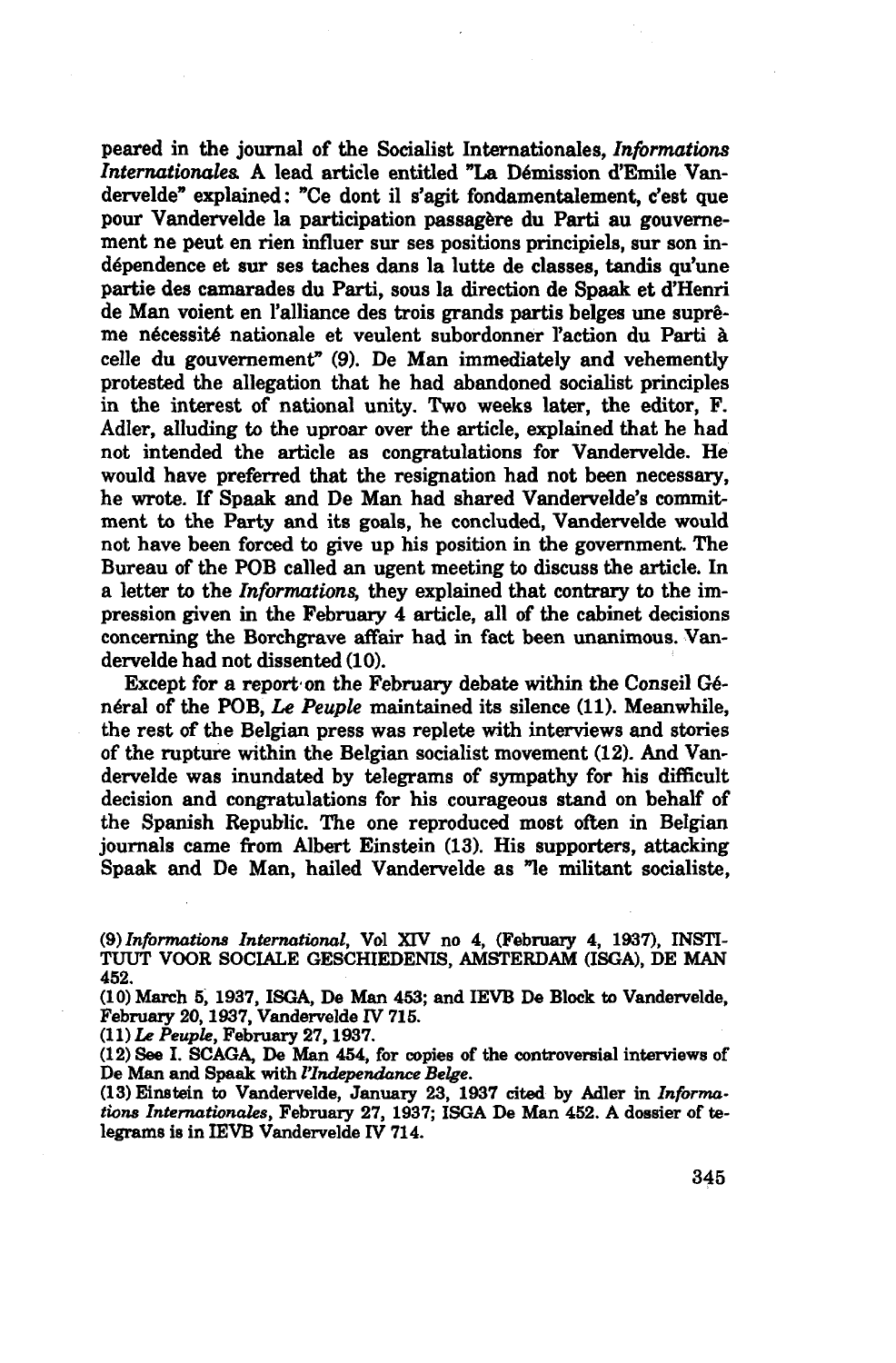plein d'esprit internationaliste et de fermeté courageuse" (14).

The question of Spain continued to divide the POB for the next two years, with Vandervelde becoming an increasingly outspoken opponent of the governmental policy of neutrality. At each POB Congress, Vandervelde drafted resolutions calling for Socialist aid to republican Spain while inside the goverment Spaak and De Man continued to support the government's foreign policy of nonintervention.

Vandervelde won his last victory in October 1937 when the Conseil Général of the POB supported his resolution to the Socialist International condemning the Non-intervention Pact and urging increased aid for the Spanish republicans (15). At the 1938 Congress, as the reporter on international affairs, his task was "de rapprocher, autant que possible, les points de vues" (16). That had been his habitual calling within the party. "Néanmoins, je me suis réservé d'exprimer, s'il en était besoin, des opinions personnelles", he added. In his subsequent discussion of "Politique intégralement belge", "Le P.O.B, et la Société des Nations", and "Socialisme National et Socialisme International", he reaffirmed his commitment to the internationalism of Locarno and the League of Nations, reminding the Socialist Minister of Foreign Affairs, Spaak, of the POB resolutions of October 1937 (17). Whatever the Belgian government might do, Vandervelde concluded, "nous sommes maîtres de notre politique et, il nous plaît de le constater, c'est l'honneur du Parti Ouvrier d'avoir été et de rester au premier rang des Sections de l'Internationale, dans l'Aide à l'Espagne et dans la lutte contre le Fascisme, pour la démocratie et la Paix" (18). In this last report, he maintained the style and rhetoric of the conciliator, while proclaiming his personal opposition to the Socialist Minister's policies.

The best place to begin to find an explanation for Vandervelde's decision to pursue his struggle for Spain outside the government and against members of his own party may be with his own arguments. He testified in article after article and speech after speech that the bombing of open cities in Spain outraged him. He could not remain silent and allow the democratic powers to hide behind the Non-intervention Pact while the arms, armies, and planes of fascist Germany and Italy crushed the Spanish Republic.

(14) IEVB X to Vandervelde, January 29,1937, Vandervelde IV 706.

(15) IEVB, Vandervelde IV 688; and *Le Peuple,* June 2,1937.

(16) E. VANDERVELDE, "Rapport sur la Politique Internationale", *Congrès Annuel, 1938, Parti Ouvrier Belge.*

<sup>(17)</sup> *Ibid.* (18) *Ibid.*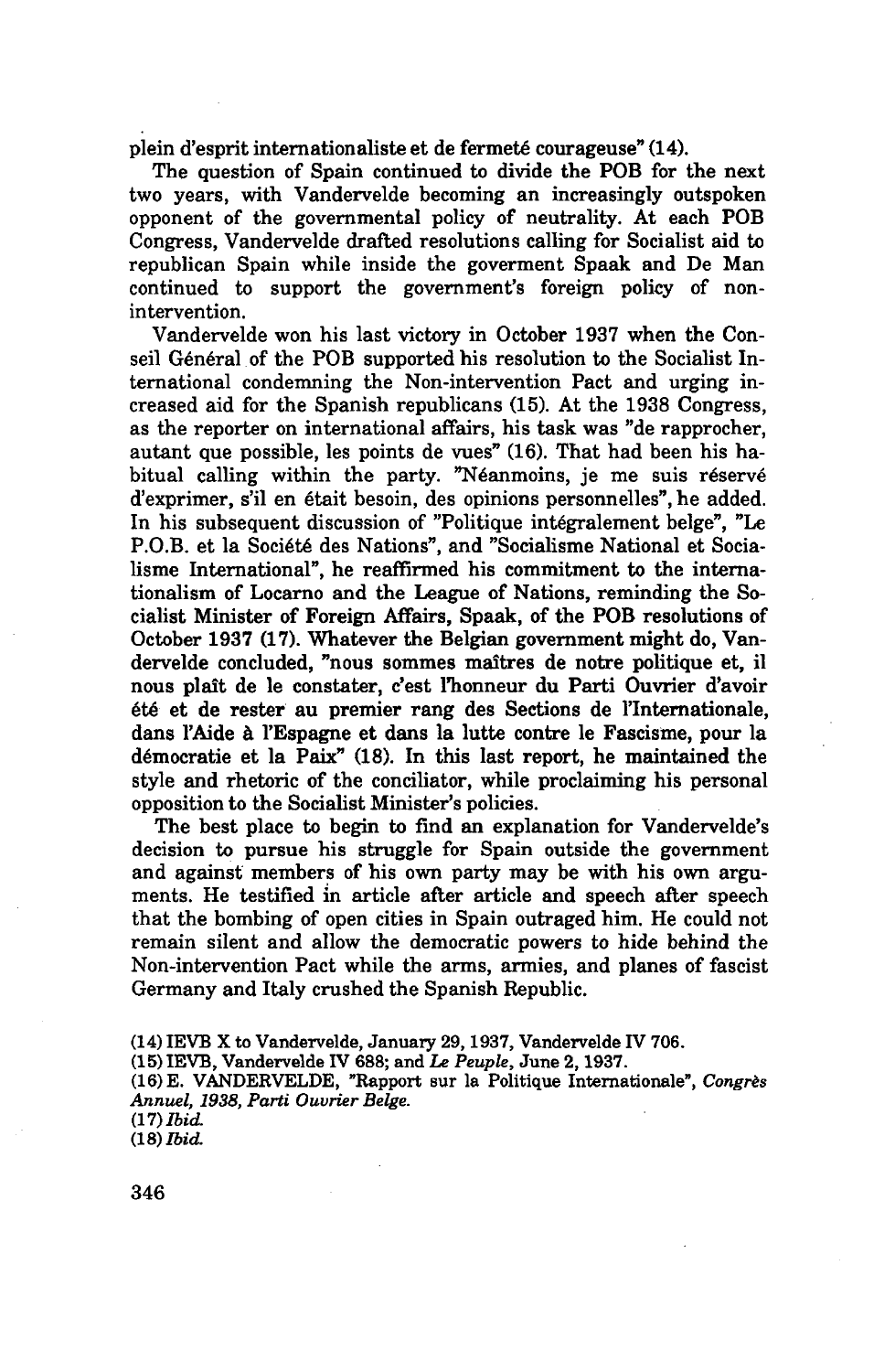Ever since Vandervelde joined the FOB fifty years earlier, he had consistently intervened in FOB congresses, the Chamber, and the press on the side of peoples who were being oppressed. Few causes had escaped his attention. Once before this concern had led Vandervelde to speak publicly in opposition to the majority of his party. In the first decade of the twentieth century, he supported Belgian annexiation of the Congo, "in the interests of the native population", and against all the other Socialist leaders.

Spain typified the revolutionary struggle for liberty and democracy for which Vandervelde had fought throughout his life. The civil war in Spain was but an episode in the longer Spanish revolution, he explained, citing Marx (19). The new Spain of the popular front was battling to escape the oppression of the old regime of the high clergy, military professionals and the latifundia owners (20). The Spanish transition to socialism, an "évolution révolutionnaire", would be possible, he argued, only if the forces of reaction that were being reinforced by foreign fascists could be suppressed (21).

The socialists participating in their national governments would share a heavy responsibility if the Spanish democrats were defeated by the fascists, Vandervelde charged. If they remained silent, they would be helping to kill the revolution of the Spanish people. For four years, he appealed through every possible channel to his fellow socialists in England, France, and Belgium to renounce the Nonintervention Pact that closed the Spanish border to material aid from the democratic governments of Europe. The Spanish republicans needed to be able to buy their supplies. As he admonished Spaak in parliamentary debate, the renunciation of the Pact did not imply Belgian intervention, simply allowing freedom of trade (22). While the democratic governments enforced their embargoes, Italy and Germany cynically violated the Pact and supplied Franco with arms and ammunition (23). "Les accords de non-intervention sont aussi rigoureusement appliqués par les uns, qu'ils sont affrontement violés par les autres", he complained over and over again (24.)

(19) E. VANDERVELDE, "Karl Marx et la Révolution espagnole", *Depêche de Toulouse,* October 31,1936.

(20) ISGA, Sozialistische Arbeiter Internationale 1299/14; Emile and Jeanne VANDERVELDE, *Ce que nous avons vu en Espagne,* Paris, 1938; and Le *Peuple,* January 24,1938.

(21) E. VANDERVELDE, "L'évolution révolutionnaire", *Le Peuple,* February 13,1938.

*(22) Annales Parlementaires, Chambre,* June 8,1937.

(23) E. VANDERVELDE, *Ce que nous avons vu en Espagne-,* and IEVB Vandervelde III Kl 59.

(24) E. VANDERVELDE, "Au lendemain d'Alméria", *Le Peuple,* June 6, 1937.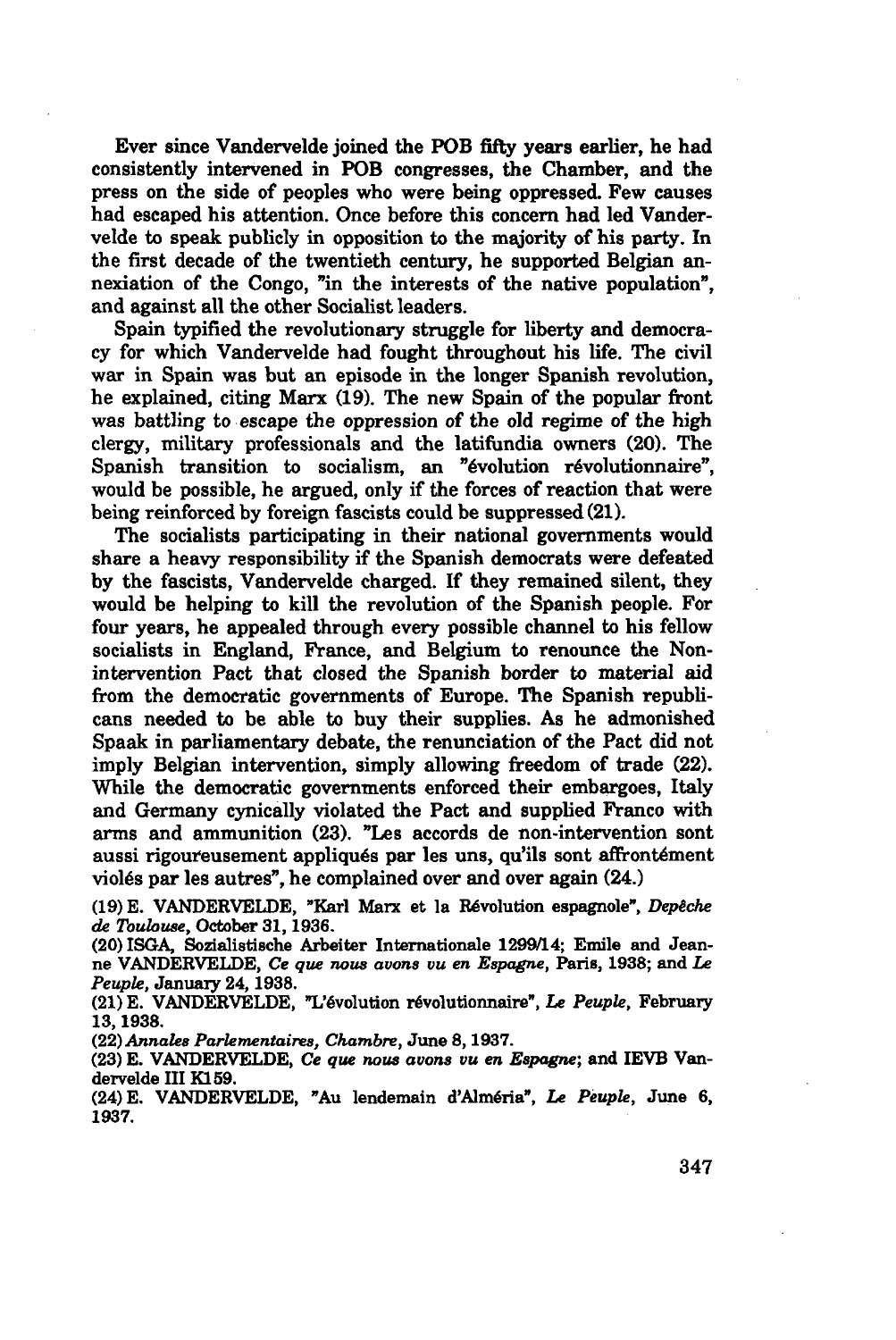Vandervelde argued for four years with the Belgian supporters of neutrality and with French socialists such as Léon Blum who believed that "this endless chain of concessions and capitulations...is above all a question of saving peace" (25). The second World War had already begun, he answered them. As he reiterated after each new raid, Franco was bombing open villages, carrying out, "avec une férocité inexpiable, l'assasinat collectif des populations inoffensives et sans armes" (26). Franco, Hitler, and Mussolini had demonstrated their disrespect for civilized law (27). As long as Hitler refused to recognize international law, there could be no peace, he explained; it was only a deceptive illusion. The French and British leaders were making a grave mistake in trusting Hitler. They were losing critical time in their attempt to appease him. The democratic powers needed to look to each other for collective security against the forces of barbarism (28). They needed to act. Totalitarian dictatorships and democracies simply could not coexist peacefully, Vandervelde proclaimed.

For Vandervelde, the struggle being waged in Spain since the German and Italian intervention was essentially a battle between the forces of democracy and fascist tyranny. Spain in fact proved that fascism was not an isolated phenomenon (29). It was therefore imperative for those countries that "have so far remained free of the plague of fascism" to join together to oppose "the gangsters operating in Spain and elsewhere", he wrote (30). With the example of the racism of fascist Germany, he concluded, 'Les peuples qui restent civilisés se trouvent devant un seul et formidable problème, d'une indéniable urgence et d'une terrible simplicité" (31). Ten years after it was all over, Léon Blum, looking back, mused that more clearly than any of his contemporaries, Vandervelde had understood the threat of Nazi Germany and had foreseen the coming of World War II (32).

(25) E. VANDERVELDE, "Will there be war in 1938 ?", (Brussels, 1937).

(26) E. VANDERVELDE, "Intervention Italo-allemande en Espagne" *Dépêche de Toulouse,* March 28,1938.

(27) IEVB, E. VANDERVELDE, Notes for a speech, Vandervelde V 733.

(28) E. VANDERVELDE, "La Réssurrection du Pacte **à** quatre et l'Internationale", *Le Peuple,* October 9, 1938; and VANDERVELDE, "En lisant l'Histoire de l'Europe, *Dépêche de Toulouse,* November 9,1938.

(29) E. VANDERVELDE, "Les Atrocités de la guerre civile en Espagne", *Dépêche de Toulouse,* September 7,1936.

(30) E. VANDERVELDE, "Will there be War in 1938?". See also IEVB Comte Sforza to Emile Vandervelde, May 28, Vandervelde V 1047.

(31) E. VANDERVELDE, "Malédiction sur le racisme", *Dépêche de Toulouse,* December 8,1938.

(32) L. BLUM, *Hommage à Emile Vandervelde,* Paris, 1947.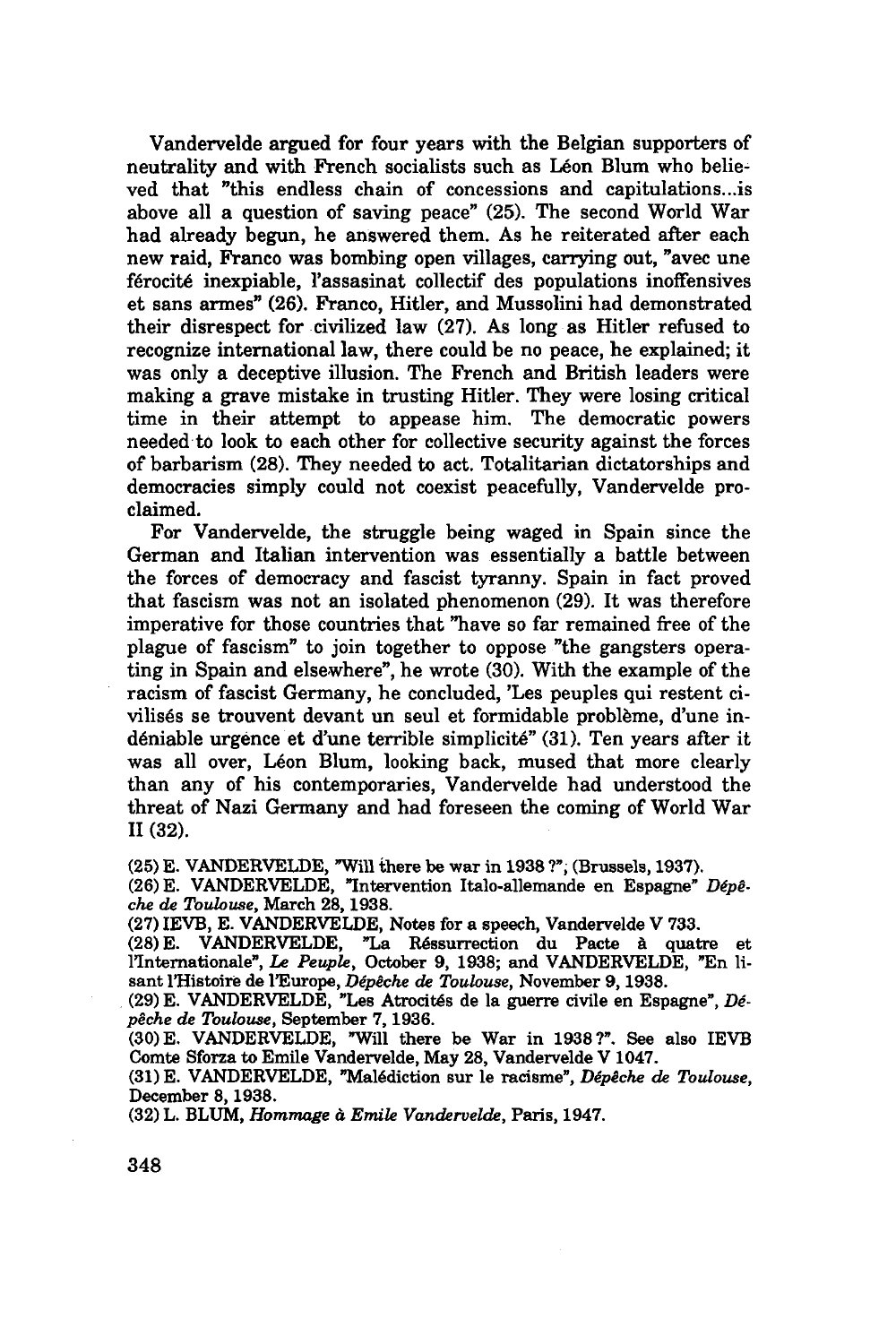Vandervelde saw fascism as a unique threat to modern civilization. He also understood the problem of Germany, Italy, and Spain in terms of the foreign policy of a small nation at "the crossroads of Europe". Vandervelde had negotiated Versailles and Locarno. These treaties carried with them certain obligations for mutual defense, he reminded the representatives to the Belgian Chamber (33). Throughout the twenties and thirties he also argued that the small democracies should lead the way in exercising moral judgement in international affairs. As the first victim of the First World War, Belgium had a special responsability to prevent another war, he believed. The Belgian support of the Non-intervention Pact and the foreign policy of neutrality seemed to violate the spirit of these international agreements and Belgium's special obligation. Belgium had blindly followed its larger neighbor, France, into support of the Pact. The French Left had itself followed the English conservatives into the trap of isolationism, he charged (34). From a pragmatic point of view, he concluded that small nations such as Belgium needed strong international guarantees to protect them from the powerful. They needed an effective League of Nations and financial and political cooperation among European democracies (35).

Vandervelde clearly recognized that he was drawing on his ministerial experience from the First World War in these arguments. His opposition to neutrality and isolationism in 1936-38 certainly reflected the lessons of 1914 when Belgium had stood almost alone against the German onslaught. His calls for respect of the League of Nations and the European treaties echo his pleas to delegates of the pre-war Second international. Spain in 1936 seems to have become synonymous to him with Belgium of 1914; Vandervelde's cries of outrage against the bombing of Guernica sound very much like his pleas for aid to the devastated Louvain twenty two years earlier.

Vandervelde often acknowledged that he was speaking as one of the older generation. The theme of the passing of the old guard runs through Vandervelde's writing of the thirties. "De six ans plus jeune que la plupart de mes compagnons de l'Internationale d'avant guerre, je reste un des derniers", he lamented characteristically in one of the many memorials he wrote for his dying pre-war colleagues (36). Other political memoirs of the thirties also allude to the generational gulf isolating the deaf, aging Vandervelde from the dynamic new

(33) Annales *parlementaires, Chambre,* November 29, 1933 and December 21, 1933.

(34) IEVB, VANDERVELDE IV Dossier XI.

(35) IEVB, VANDERVELDE, Notes for a speech, Vandervelde IV 646.

(36) E. VANDERVELDE, *Dépêche de Toulouse,* November 15,1937.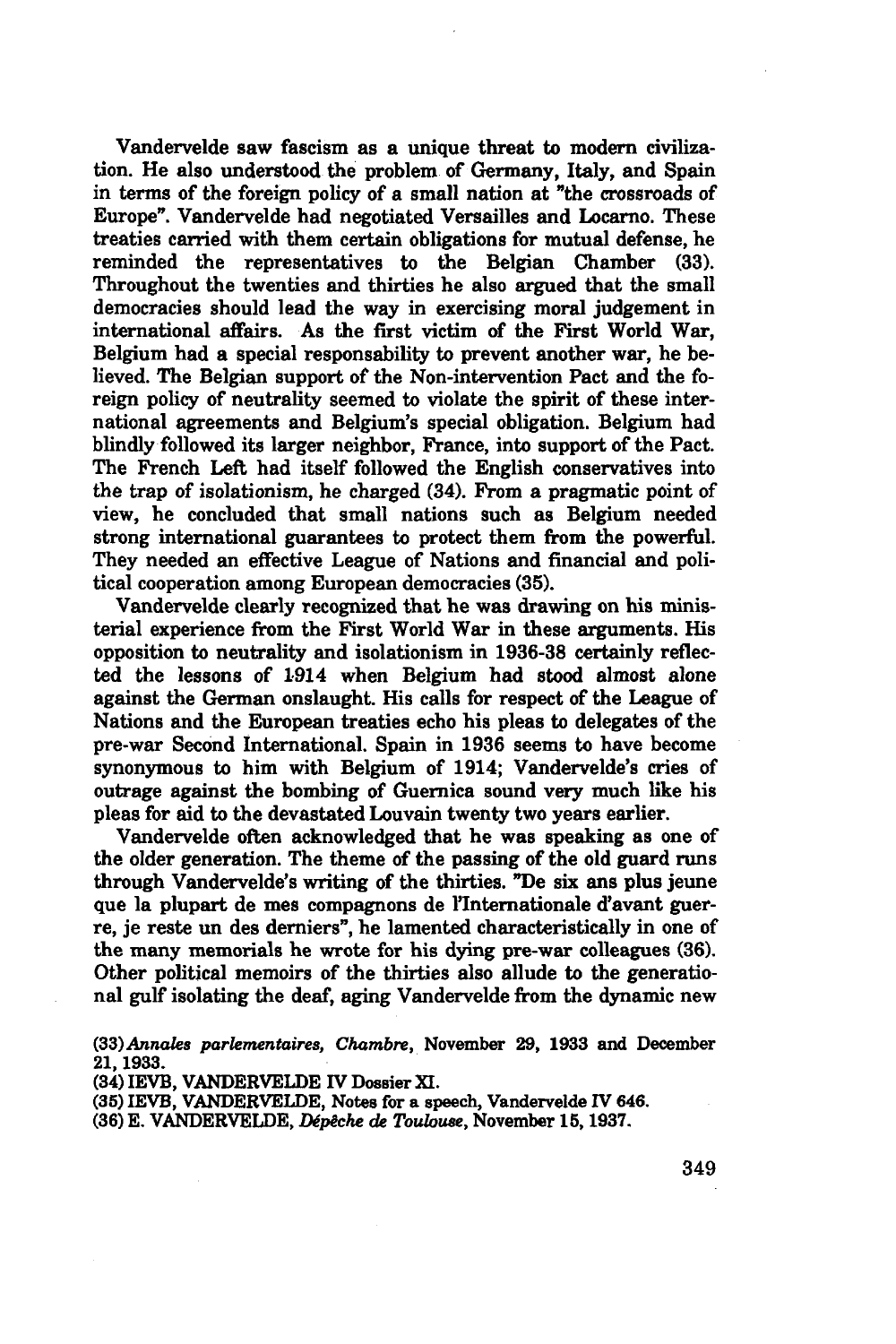leaders — Spaak and De Man (37). Accounts sympathetic to Vandervelde portrayed the generational division as an ideological dispute between the internationalism of the veteran Vandervelde and the "national socialism" embraced by De Man and Spaak (38). De Man explained instead that the political issues of Spanish liberty and democracy so fervently championed by the elder statesman paled before the more significant economic questions threatening Belgium. And like the rest of the old guard Vandervelde was simply incapable of understanding the urgency of national economic reforms. De Man argued that Vandervelde's ideological rigidity, his tie to the class struggle for example, prevented him from understanding the new socialism (39).

These questions of politics versus economics, of internationalism versus nationalism, and of class struggle versus collaboration surfaced in the dispute between Vandervelde and De Man and Spaak over socialist participation in the Belgian government. In 1937, when Vandervelde resigned from the Van Zeeland government he issued a statement urging continued participation. However, in *La Depêche de Toulouse* of January 23, 1937, he began to question publicly the Socialists' participation in the Belgian government. After acknowledging the "compromis utiles" resulting from the cooperation of the Belgian Socialists with a conservative leader "raisonnable et de bonne foi", he asserted that the class struggle should not be forgotten. It had to continue "soit directement par des grèves, soit indirectement dans l'hémicycle parlementaire ou entre les quatre murs d'une salle de conseil" (40). A cooperative equilibrium between Socialists and Conservatives could not endure. The Socialists had to continue to struggle for reforms to aid the workers, reforms that would necessitate a budget increase and hence in the end be opposed by the other parties (41). In subsequent articles and talks, he further questioned the wisdom of participation in governments of national union. Yes, he always added, he had participated in coalition governments in the past, but that had always been during moments of national crisis. He had withdrawn when peace had been

(37) See for example : P. HYMANS, *Mémoires,* 2 volumes, Brussels, 1958; M.H. JASPSAR, *Souvenirs sans retouche,* Brussels, 1968.

(38)IEVB, La mutualité, les persévérants socialistes to Vandervelde, February **6,** 1937, Vandervelde IV EV 762; and Ambassadeur d'Espagne to Vandervelde, Vandervelde II 1027.

(39) H. DE MAN, *Herinneringen,* Antwerp, 1941. The same theme was raised by Marc Ramplon in an article in *Combat,* February 6,1937.

(40) E. VANDERVELDE, "En marge d'un livre de Max Adler", *Dépêche de Toulouse,* January 23,1937.

(41) *Dépêche de Toulouse,* December 15,1937.

350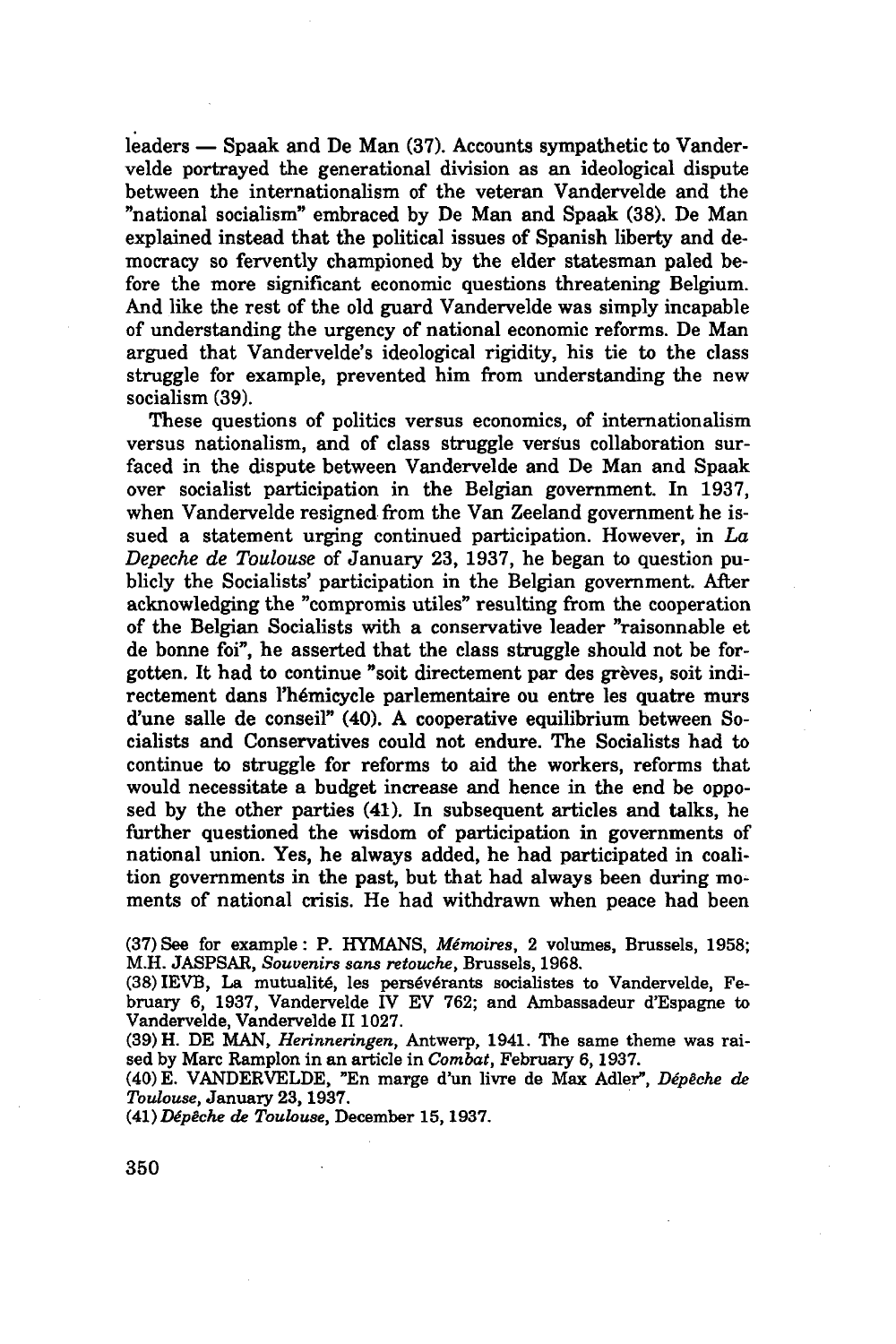restored (42). When first De Man and then Spaak tried to form governments of national union in 1933, Vandervelde voiced his strong opposition. What was needed was a democratic front to fight the fascists, he argued (43).

Governmental participation raised another issue in the struggle for the Spanish republic : cooperation with the Communists. Vandervelde's relations with the Third International had never been friendly. But now Russia alone had renounced the Non-intervention Pact. Throughout Europe it was the Communists who were leading the movement to assist the Spanish Republicans (44). The Comintern asked the Socialists of the Second International to cooperate. Vandervelde responded in 1937 by recalling the differences between the Communists and the Socialists and urging the Communists to demonstrate their good faith with actions as well as words (45). The POB Bureau rejected the Communist proposal. Then in February 1938, Vandervelde wrote from Spain calling on his fellow Socialists to reevaluate their opposition to the Communists (46). Within Spain, he noted, the Socialists, Communists, and Anarchists were able to work together effectively in the International Brigades (47). In November 1938, disregarding Vandervelde's appeals not to "couper les ponts" the Party Congress categorically rejected future cooperation with the Communists and ordered the year old fusion between the

(42) *Annales Parlementaires, Chambre,* May 18, 1938; and *Dépêche de Toulouse,* December 15, 1937. We should remember that Vandervelde's own recent governmental forays had been difficult. He had attempted to head a government of democrats in June 1936, but it had failed to win support. In the constitution of the second Van Zeeland government, Van Zeeland had overlooked the anxious candidate for the ministry of foreign affairs, Vandervelde, for the inexperienced Spaak. Vandervelde had then been isolated within the Van Zeeland cabinet.

(43) E. VANDERVELDE, "La nuit de la conférence et ses lendemains", *Le Peuple,* May 15, 1938; IEVB, Vandervelde to De Block, October I, 1937, Vandervelde V 805; and *Tribune,* November 19, 1937, Vandervelde IV Dossier XI; and *Le Peuple,* May 18,1938.

(44) E. VANDERVELDE, "Quand donc les gouvernements amis de l'Espagne se décideront-ils à empêcher qu'on étrangle", *Le Peuple,* June 13, 1936; and E. VANDERVELDE, "Les Communistes et nous" *La Dépèche de Toulouse,* June 8,1938.

(45) IEVB, Emile VANDERVELDE, "L'unité d'action et les trois internationales", July 23, 1937, Vandervelde III K 285; Parti Communiste de Belgique to Emile Vandervelde and De Brouckère, May 4, 1937, Vandervelde IV 687; and VANDERVELDE, "Ou va le Communisme" Le *Peuple,* March 7, 1937.

(46) *Le Peuple,* February 20,1938.

(47) E. VANDERVELDE, "Les Internationaux en Espagne", *Dépêche de Toulouse,* February 28,1938.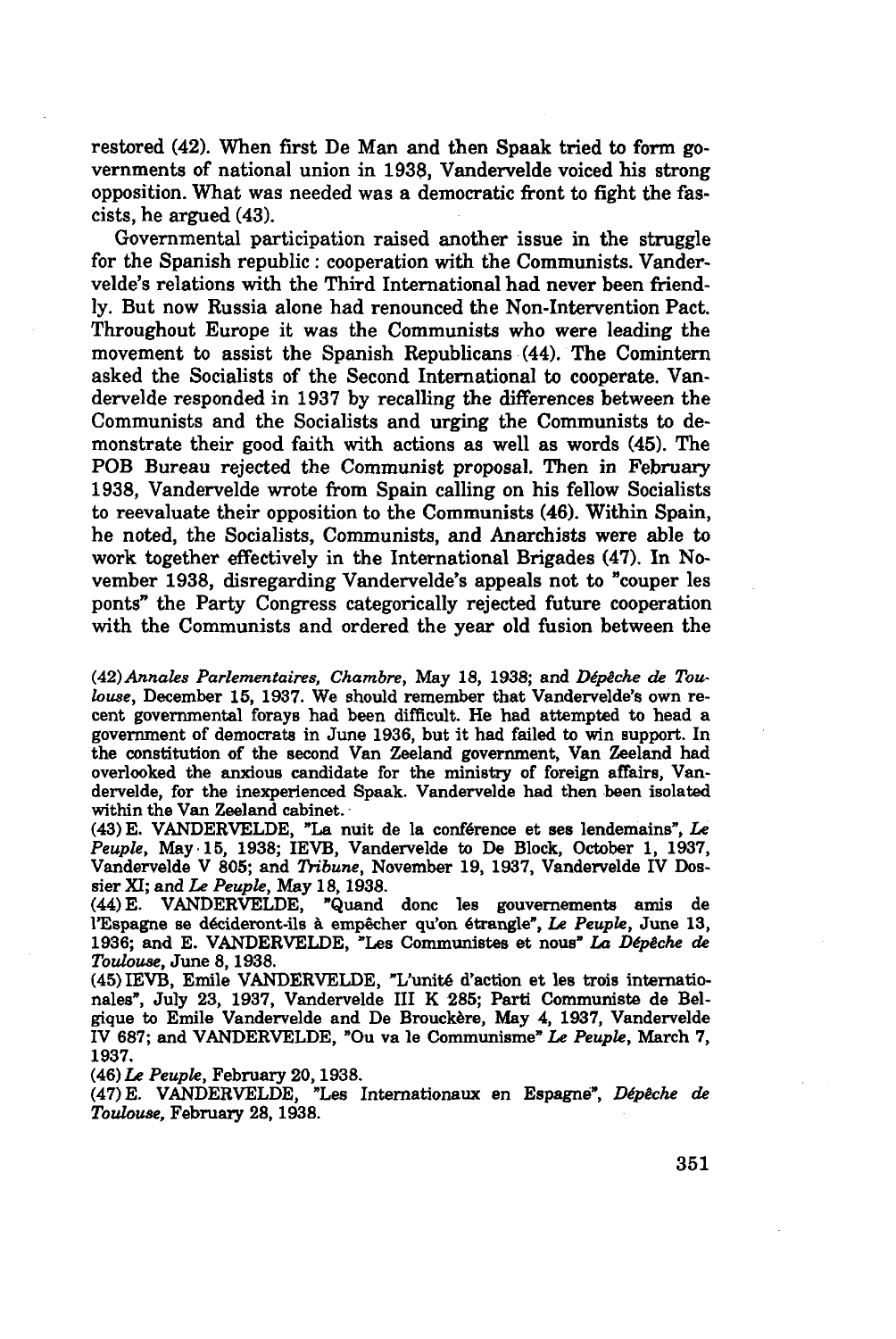young Socialists and the young Communists broken (48).

Increasingly isolated from the new leaders and outside the mainstream **of** the POB, in the end Vandervelde turned his attention back to the Second International. He urged the leaders of the French and English Socialist parties to draw upon the lessons of the Socialists' failure **of** 1914 and not to allow themselves to be overwhelmed by events. Unlike 1914, the International should speak out and pressure the governments in which it was now represented to prevent another catastrophic war (49). "Ce n'est pas le moment pour la solidarité internationale d'être moins active", Vandervelde told his fellow Socialists. "C'est le moment pour elle, au contraire, de redoubler l'effort commun. Il va du salut de la Démocratie et de la Liberté" (50). Under Vandervelde's influence, the London Conference of March 10 and 11, 1937 denounced the Italian and German aggression that had turned the Spanish Civil War into a war of national liberation and protested against the Non-intervention Pact that prohibited the Spanish Republicans from procuring the materials necessary for their self-defense on the open market. Concluding that "la volonté de guerre des puissances fascistes devient toujours plus évidente", the International urged the national parties to redouble their assistance to the Spanish Republic (51). When the International met in Paris in June, it adopted the Spanish resolutions calling for the guarantee of the political and territorial independence of Spain, a return to free trade, and an International recommitment to solidarity with the Spanish. The Socialist trade unions then organized a week of propaganda for Spain. When Vandervelde looked back in the fall of 1938 he remembered proudly the assistance of the International to Spain. That at least partially counterbalanced the inaction of the governments (52).

The Spanish recognized Vandervelde's untiring crusade on their behalf. He was so different from the other socialists who verbally gave their support to the Spanish but then collaborated **"à** l'action asphyxiante du prolétariat et de toute la démocratie de notre pays", Indelacio Prieto wrote (53). At the invitation of the Spanish, Vander-

(48) R. DE BECKER, *La République,* November 7, 1938, IEVB, Vandervelde V1099.

(49) Report of Vandervelde's speech in London, Le *Peuple,* March 13,1937.

(50) IEVB, Vandervelde IV Dossier XIIV.

(51) IEVB, Résolution, Vandervelde IV Dossier XI; and Vandervelde V 733.

(52) E. VANDERVELDE, "Au secours de l'Espagne", *Dépêche de Toulouse,* March 10,1938; and IEVB, Vandervelde V 733.

(53) *La Voix du Peuple,* February 1, 1937, quoting telegram to Prieto to Vandervelde, ISGA, De Man 452; See also IEVB, Vandervelde 1111, 1112, 1113 B, 1115 B, 1121,1136 B, and 1145 B.

352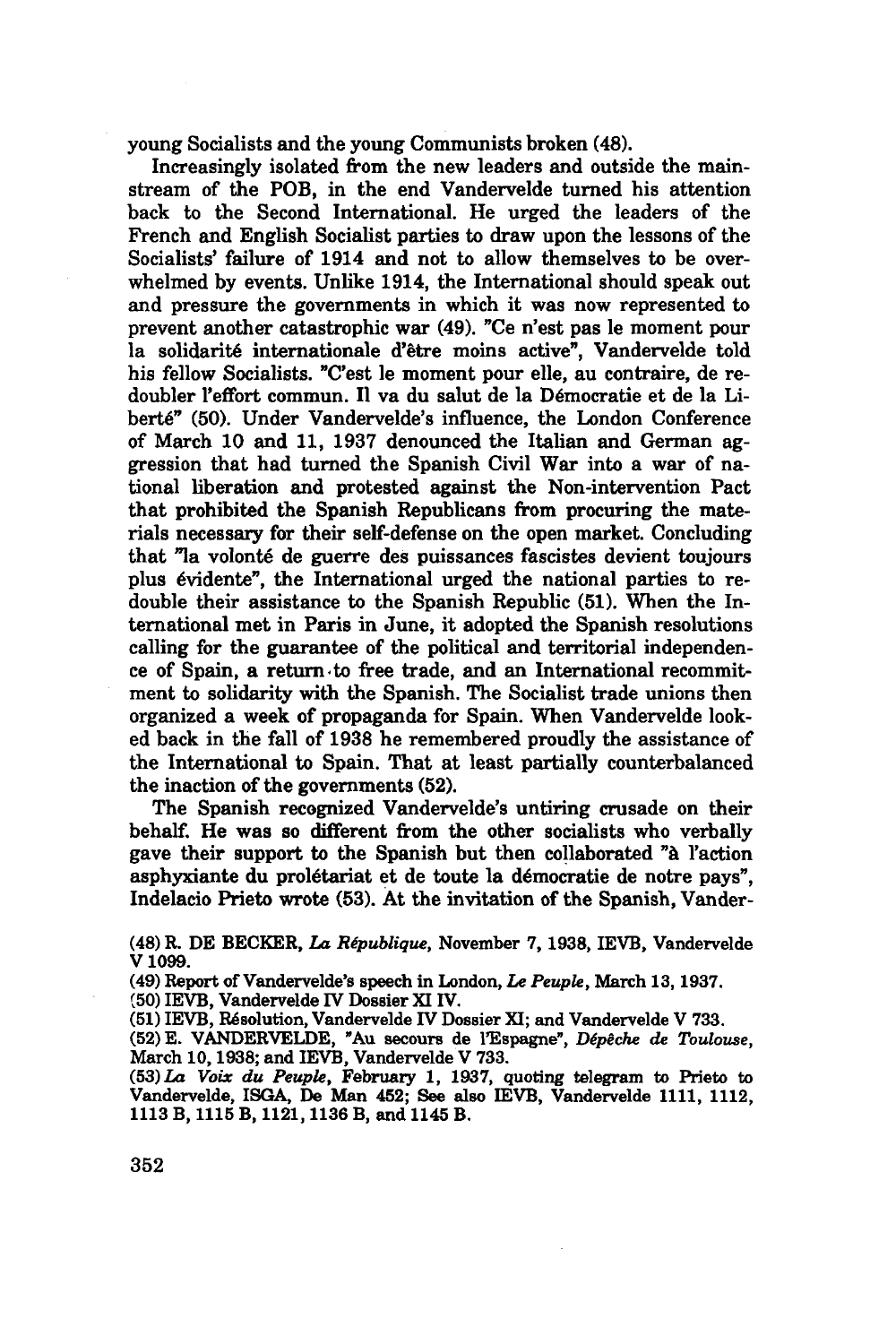velde attented the opening of their parliament. He returned to Spain for a final visit in 1938 and characteristically telegrammed the Belgian government **to** express his outrage at the suffering **of** the besieged civilian populations and to ask the Belgians to join an international protest against the bombing **of** urban centers (54).

Shortly after he had resigned Vandervelde suggested, "Je suis un incorrigible. Je n'ai point 'la modération et la souplesse' qui conviennent **à** des hommes d'état" (55). At first glance, his assessment seems disingenuous. Vandervelde is usually remembered as the moderate who charted the course for the Belgian Socialist Party as a responsible government partner. But, considered again, Vandervelde may well have been correct. Although he had never been an extremist, he had consistently proclaimed his basic principles. A consummate tactician, he had reconciled German and French, othodox and revisionist delegates during meetings of the pre-war Second International and made peace between Flemings and Walloons. He had been able to moderate disputes because his beliefs usually placed him right in the center, between the two opposing parties. He had never compromised his beliefs in the mediation. In this last struggle for Spain he continued fervently to propound the same "revolutionary reformism" that had guided his actions for forty-five years. What had changed was the POB. He was no longer in the middle of the mainstream. As he concluded, in an obvious reference to De Man and Spaak, "Je n'ai pas non plus, par sénilité cette plasticité cérébrale qui rend possible, aux générations nouvelles, des adaptations nouvelles, des adaptations singulièrement rapides au caprice des événements" (56). De Man remarked in his memoirs that Spain had forced Vandervelde to choose between being a Socialist and a minister (57). For Vandervelde the choice was not difficult. He had never modified his ideology. If a Socialist could not introduce reforms effectively within a government, then he should rejoin the opposition. In contrast Spaak wrote that his experience in the second Van Zeeland cabinet proved to him that he himself made a better homme d'état than a revolutionary (58).

For this last campaign, Vandervelde rejoined the opposition. He intervened in the Chamber, lobbied the Belgian Socialists and the

(56) *Ibid..*

(57) DE MAN, *Herinneringen,* Antwerp, 1941, p. 220.

(58) P.H. SPAAK, *Combats inachevés,* Brussels, 1969.

<sup>(54)</sup> *Las Noticias de Barcelona,* February 12, 1938, IEVB, Vandervelde IV 639.

<sup>(55)</sup> E. VANDERVELDE, "Que va faire M. Vandervelde...?", *Le Peuple,* February 7,1937.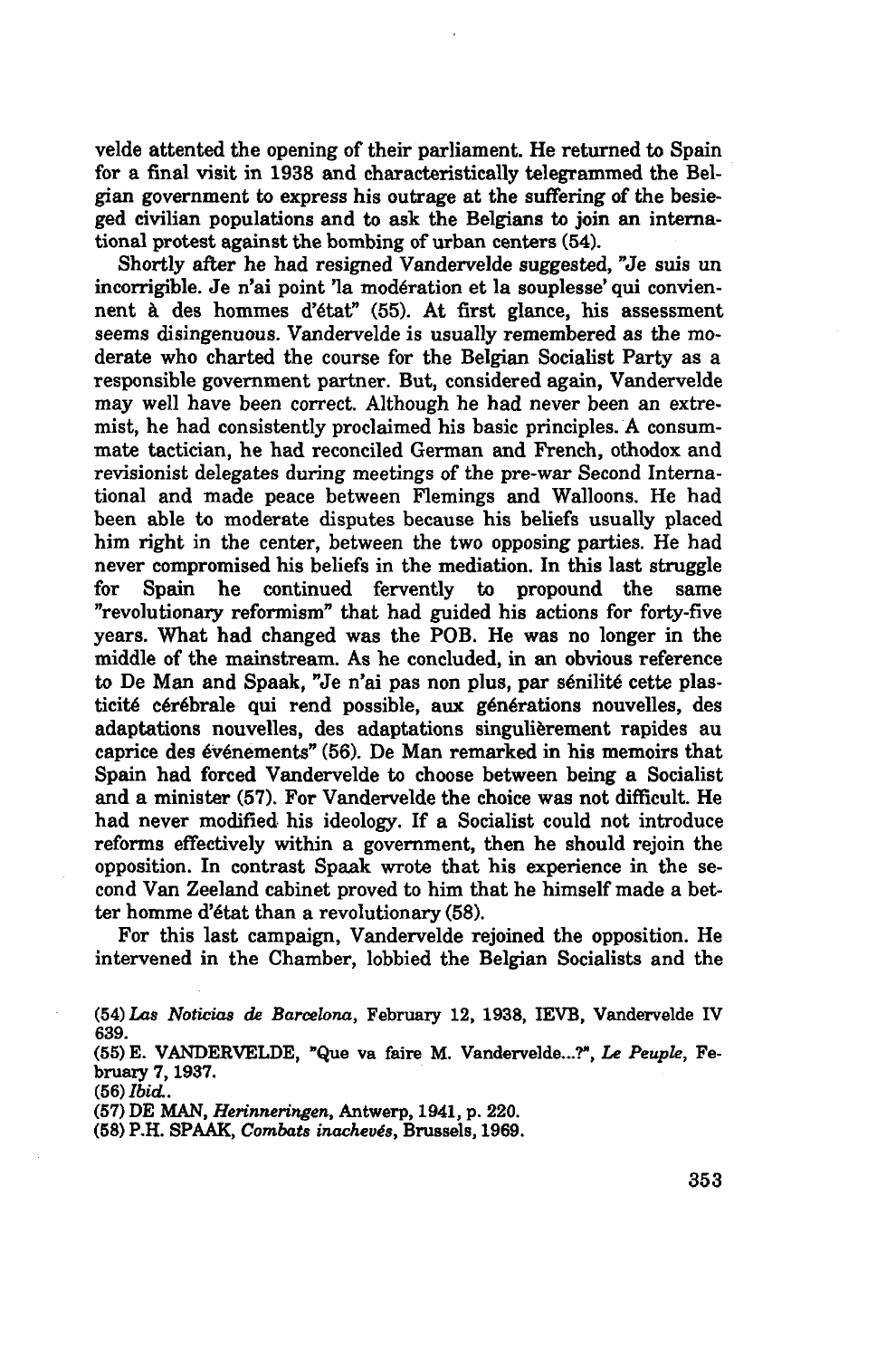general democratic public through articles in *Le Peuple, La Dépêche de Toulouse,* and the *Manchester Guardian,* prefaces to books published by le Comité Juif d'aide à l'Espagne, correspondence with Belgian and French leaders, and innumerable speeches. He meticulously backed up these articles, lettres, and talks with details honed from his extensive files of newspaper clippings from all the Belgian newspapers and with material furnished by his friends in Spain (59). He wrote dramatic accounts of the bombing of Guernica and the refugees gathering in Santander. He reiterated the Basque pleas for bread, peace, and liberty. The London Committee on Nonintervention did not want to see the facts or hear the stories, he complained, calling for an independent Belgian inquiry (60). He persistently reminded his readers, his listeners, and his correspondents that as long as the governments of Belgium, England, and France remained deaf to the plight of the Spanish, the Germans would continue to escalate the war against helpless civilians just as they had in 1914 (61). Some of his correspondents replied, by the end many seemed to ignore him.

The Belgian government, and finally the Belgian party itself, rebuffed Vandervelde's moral and ideological appeals. *Le Peuple* shifted away from reports on the atrocities in Spain to lauding Spaak's campaign for international peace. In October 1938, in an article for *Le Peuple,* Vandervelde worried openly about his party's position. Would the POB Congress send delegates to the IOS and implicitly support the International's criticism of the Munich Pact's provisions on Spain ? To do so would call into question the position of the Socialists in the Belgian cabinet. If no delegates were sent, however, the Belgians would risk isolation from the International socialist community (62). In October 1938 there were rumors that Vandervelde would resign the party presidency that he had held for decades over Spain (63).

Vandervelde lost his last battle with the recognition of what he called "la Junte insurrectionnelle de Burgos" (64). The debate before the 1938 POB Congress between and De Man and Vandervelde in

- (59) His clippings files are preserved in IEVB Vandervelde V 733.
- *(60) Annales parlementaires, Chambre,* May 25,1937 and June 2,1938.

(61) Emile VANDERVELDE, "Au lendemain d'Alméria..", June 6, 1937, in IEVB, Vandervelde III K66; E. VANDERVELDE, "Santander" in Vandervelde III K 313; and Emile VANDERVELDE, "Objet de l'interpellation", in Vandervelde V 733; *Annales parlementaires, Chambre,* May 25,1937. (62) Le Peuple, October 23,1938.

(63) See Le *Peuple,* October 8,1938, for example.

(64) Emile Vandervelde, "Le POB acquiescera-t-il à l'envoi d'un représentant à Burgos", IEVB Vandervelde III K 274.